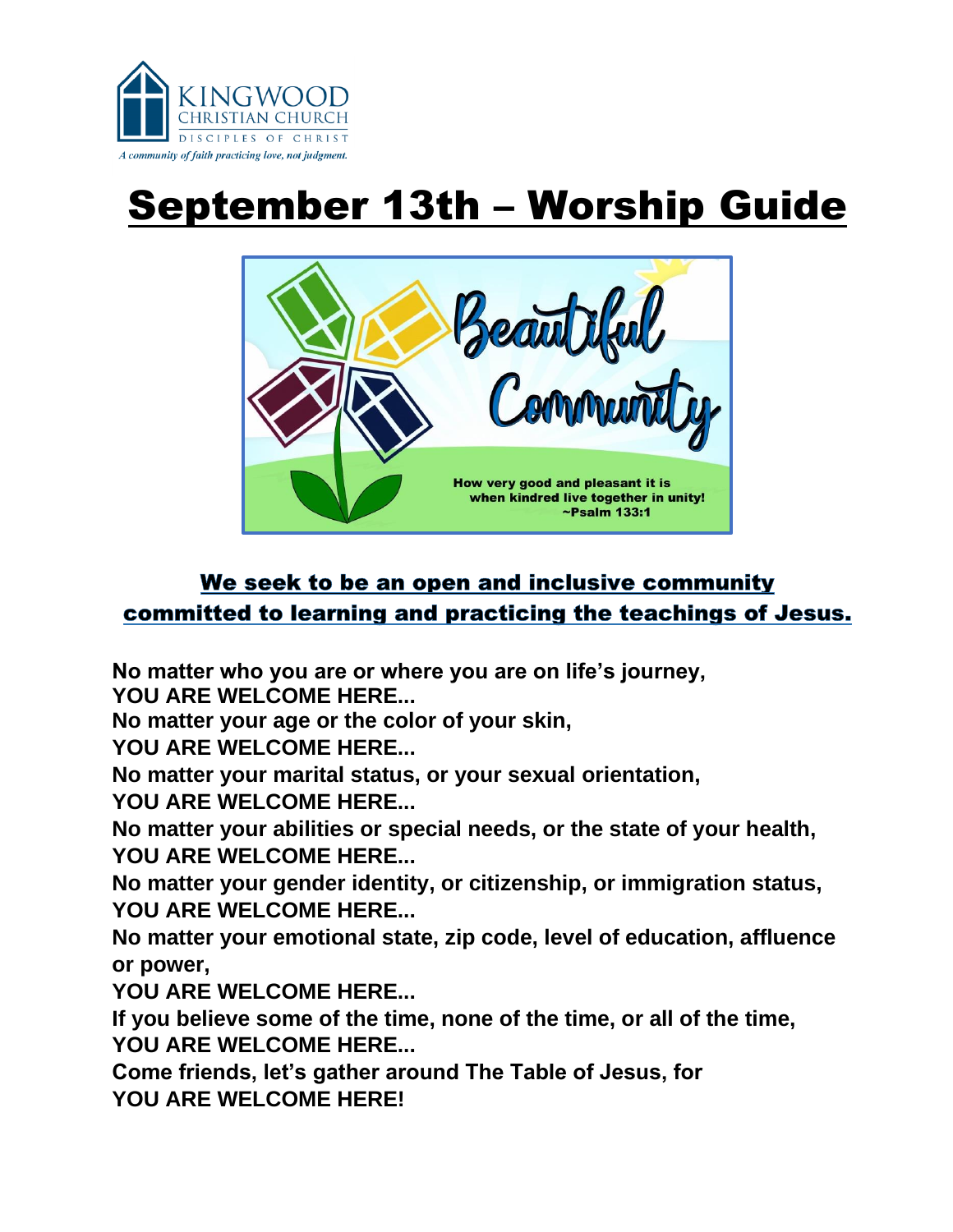

Good morning everyone. We are so glad you have chosen to join us today.

# Pre-Prelude - Combined Worship Band

# **Welcome - Rev. Dr. Chad Mattingly**

# Songs of Praise- performed by The Combined Worship Band

#### "Friend of God"

Who am I that You are mindful of me? That You hear me when I call Is it true that You are thinking of me? How You love me; It's amazing!

Who am I that You are mindful of me? That You hear me when I call Is it true that You are thinking of me? How You love me; It's amazing!

I am a friend of God, I am a friend of God, I am a friend of God, He calls me friend! (Repeat)

Who am I that You are mindful of me? That You hear me when I call Is it true that You are thinking of me? How You love me; It's amazing, It's amazing, It's amazing!

I am a friend of God, I am a friend of God, I am a friend of God, He calls me friend! (Repeat)

God Almighty, Lord of Glory, You have called me friend. (Repeat x4)

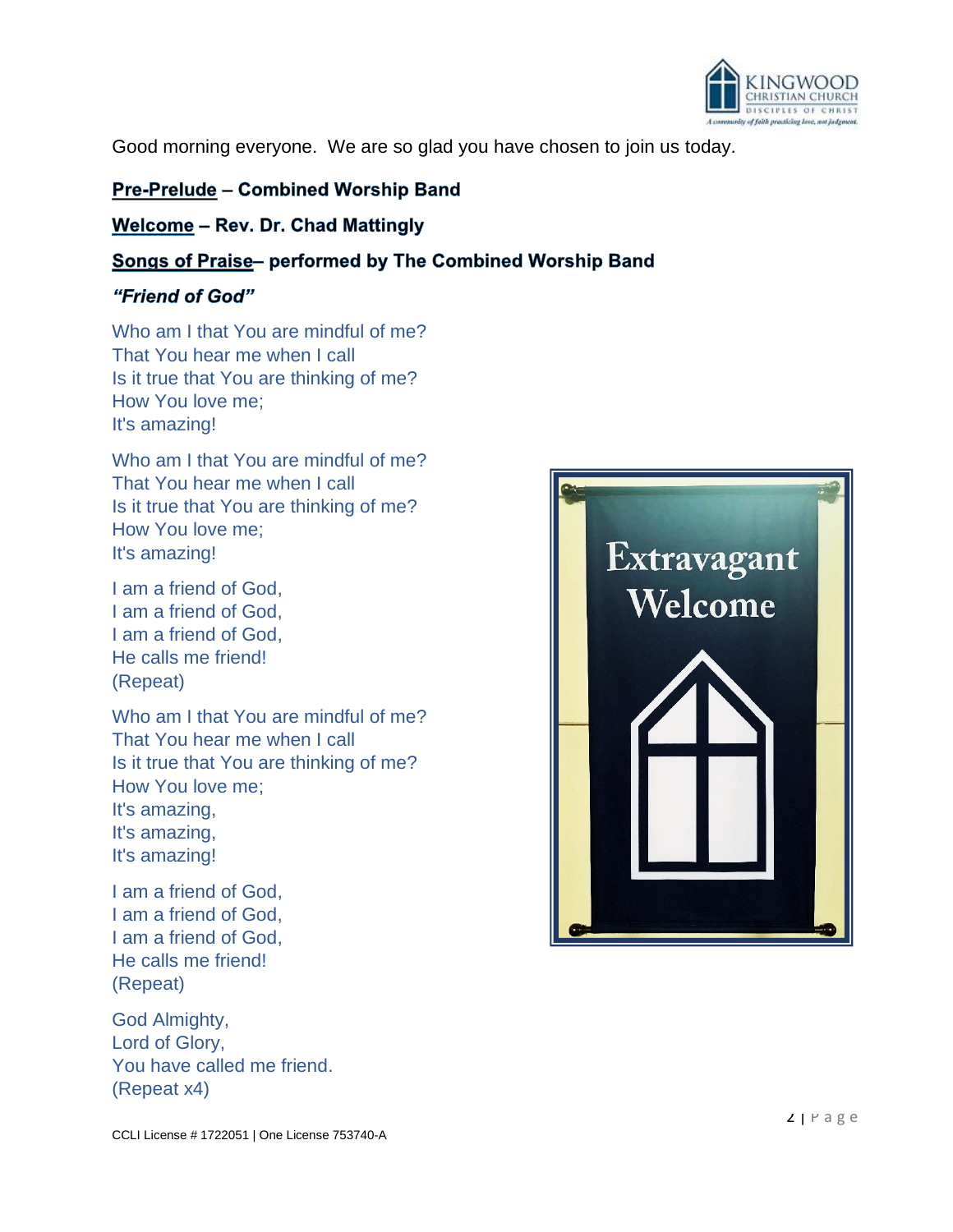

I am a friend of God, I am a friend of God, I am a friend of God, You call me friend! (Repeat)

You call me friend!

#### "Come as You Are"

Come out of sadness From wherever you've been Come broken hearted Let rescue begin Come find your mercy Oh sinner come kneel Earth has no sorrow That heaven can't heal Earth has no sorrow That heaven can't heal

So lay down your burdens Lay down your shame All who are broken Lift up your face Oh wanderer come home You're not too far So lay down your hurt Lay down your heart Come as you are

There's hope for the hopeless And all those who've strayed Come sit at the table Come taste the grace There's rest for the weary Rest that endures Earth has no sorrow That heaven can't cure

So lay down your burdens Lay down your shame All who are broken Lift up your face

Friend of God by Isreal Hoghton & Michael Gungor Copyrights 2003 Integrity Worship Music, Integrity's Praise! Music, Sound Of The New Breed CCLI License # 1722051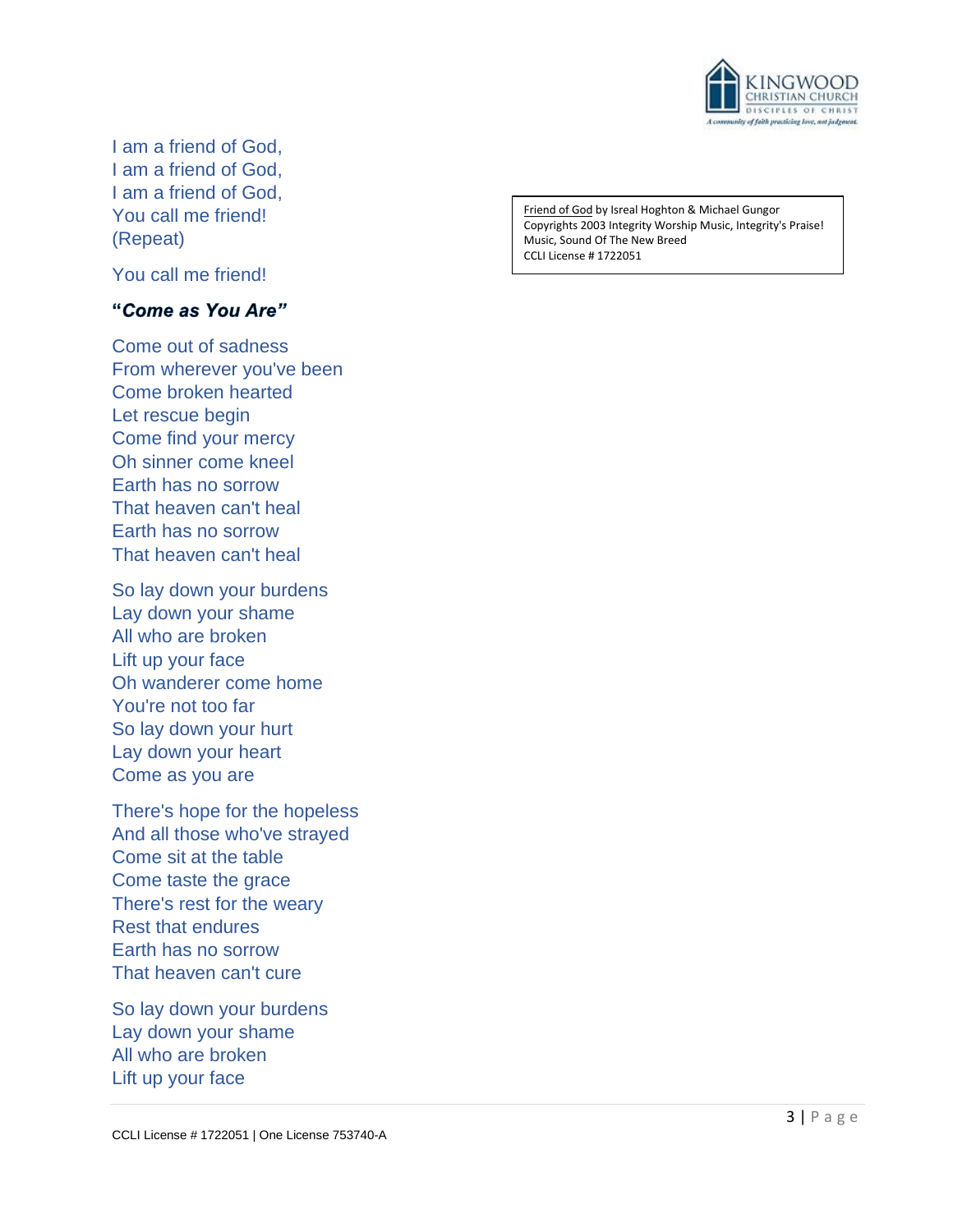

Oh wanderer come home You're not too far Lay down your hurt lay down your heart Come as you are Come as you are Fall in his arms Come as you are There's joy for the morning Oh sinner be still Earth has no sorrow That heaven can't heal Earth has no sorrow That heaven can't heal

So lay down your burdens Lay down your shame All who are broken Lift up your face Oh wanderer come home You're not too far So lay down your hurt Lay down your heart Come as you are…

### Prayer - Rev. Dr. Chad Mattingly

#### Children's Moment - Lisa Aguilar, Deacon

#### **Sermon - Rev. Dr. Chad Mattingly**

6 He left that place and came to his hometown, and his disciples followed him. 2 On the sabbath he began to teach in the synagogue, and many who heard him were astounded. They said, "Where did this man get all this? What is this wisdom that has been given to him? What deeds of power are being done by his hands! 3 Is not this the carpenter, the son of



Mary and brother of James and Joses and Judas and Simon, and are not his sisters here with us?" And they took offense at him. 4 Then Jesus said to them, "Prophets are not without honor, except in their hometown, and among their own kin, and in their own house." 5 And he could do no deed of power there, except that he laid his hands on a few sick people and cured them. 6 And he was amazed at their unbelief.

Come as You Are by Ben Glover David Crowder Matt Maher Copyrights 2014 9t One Songs, Ariose Music, Inot Music, sixsteps Music, Thankyou Music, Valley Of Songs Music, worshiptogether.com songs CCLI License # 1722051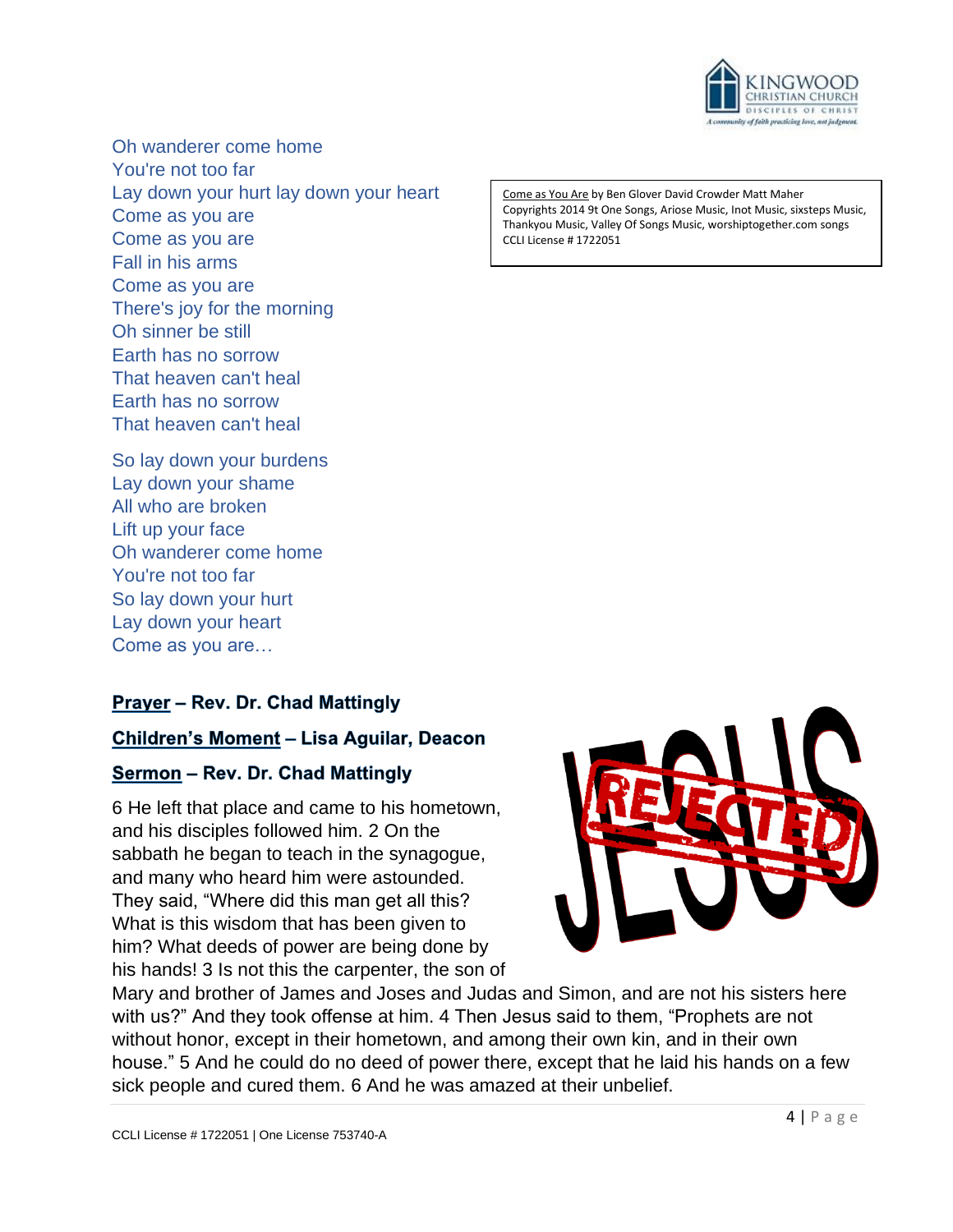

# Confession of Faith - Rev. Dr. Chad Mattingly

**We confess that Jesus is the Christ, the Son of the Living God, and proclaim Him Lord and Savior of the world.**

**Communion - Rev. Dr. Chad Mattingly** 

**Engage - Rev. Dr. Chad Mattingly** 

Song of Reflection -performed by the Combined Worship Band

#### "Come to The Table"

We all start on the outside, The outside looking in; This is where grace begins. We were hungry, we were thirsty, With nothing left to give; Oh the shape that we were in. Just when all hope seemed lost, Love opened the door for us.

He said come to the table. Come join the sinners who have been redeemed. Take your place beside the Savior. Sit down and be set free; Come to the table.

Come meet this motley crew of misfits, These liars and these thiefs; There's no one unwelcome here. So that sin and shame that you brought with you, You can leave it at the door, And let mercy draw you near.

Come to the table; Come join the sinners who have been redeemed. Take your place beside the Savior. Sit down and be set free, Come to the table.

To the thief, to the doubter To the hero and the coward To the prisoner and the soldier To the young, to the older All who hunger, all who thirst

Come to The Table by Ben Glover, Ben McDonald, Dave Frey Copyrights 9t One Songs, Ariose Music, Pencil Prophet Publishing, Run Milo, Curb Dayspring Music CCLI License # 1722051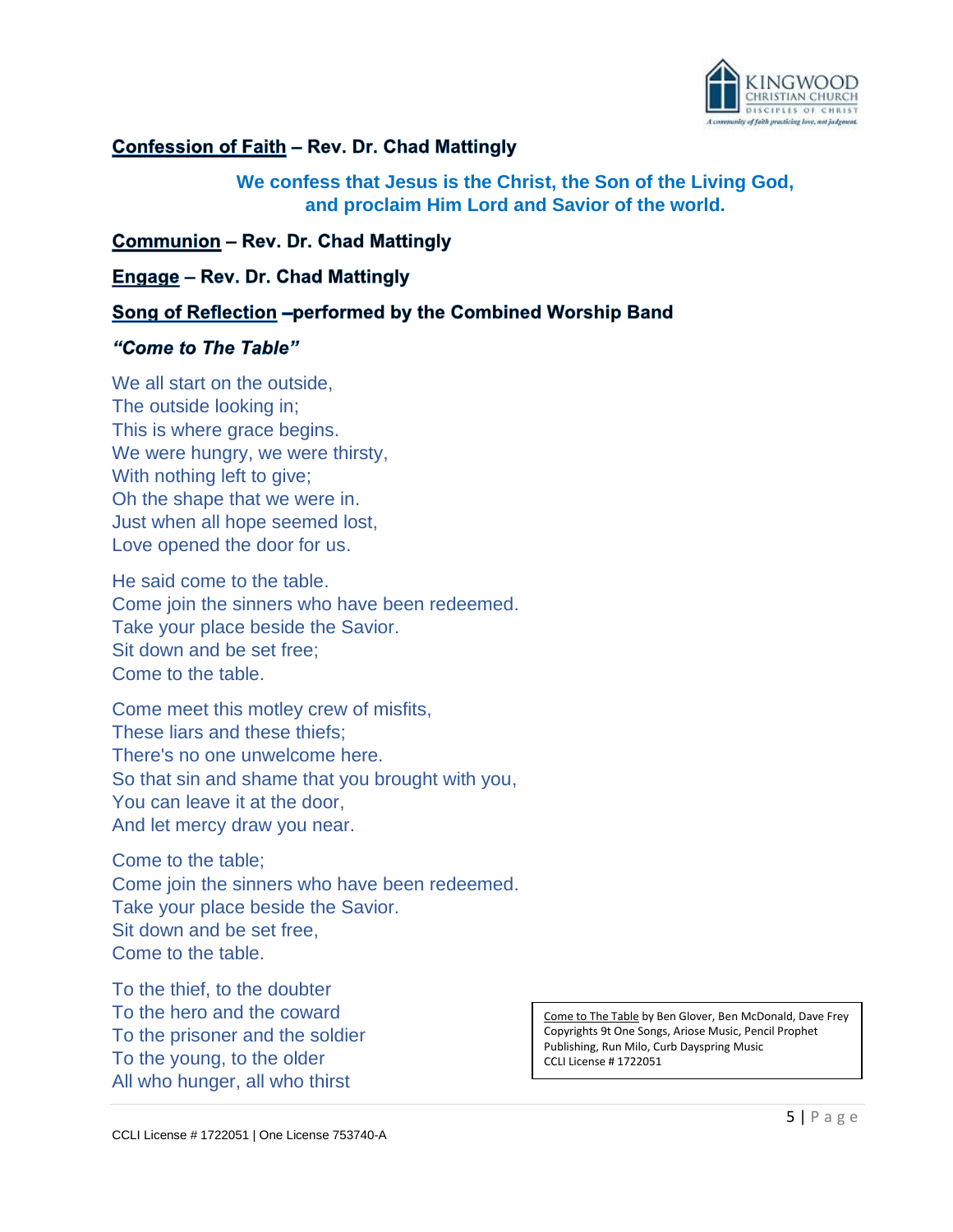

All the last, all the first All the paupers and the princes All who fail you've been forgiven All who dream, all who suffer All who loved and lost another All the chained, all the free All who follow, all who lead Anyone who's been let down All the lost you have been found All who've been labeled right or wrong Everyone who hears this song

Come to the table Oh come join the sinners who have been redeemed Take your place beside the Savior Sit down and be set free Sit down and be set free

#### **Offertory - Susan Lastrapes, Elder**

#### **July 2020 YTD**

**Giving \$235,608 Expenses \$227,464**

### **Give easily and securely: Online: www.kwcc.org/givesecure Text: KWCC to 73256**

#### Announcements - Rev. Dr. Chad Mattingly

- 1) Family Promise Volunteers needed September 13th-19th. Please contact Greg Ingram to inquire about various opportunities.
- 2) Elder Meeting Sunday, Sept  $20<sup>th</sup>$  @ 4:00pm
- 3) Board Meeting Sunday, Sept  $20<sup>th</sup>$  @ 6:00pm
- 4) Finance Team Meeting Wednesday, Sept  $23<sup>rd</sup>$  @ 6:00pm
- 5) How to Wear a Face Mask please check our email for a great video resource on the correct way to wear & sanitize your face mask for optimal health. [https://www.youtube.com/watch?v=Mn6axdkbGd4&feature=emb\\_rel\\_end](https://www.youtube.com/watch?v=Mn6axdkbGd4&feature=emb_rel_end)